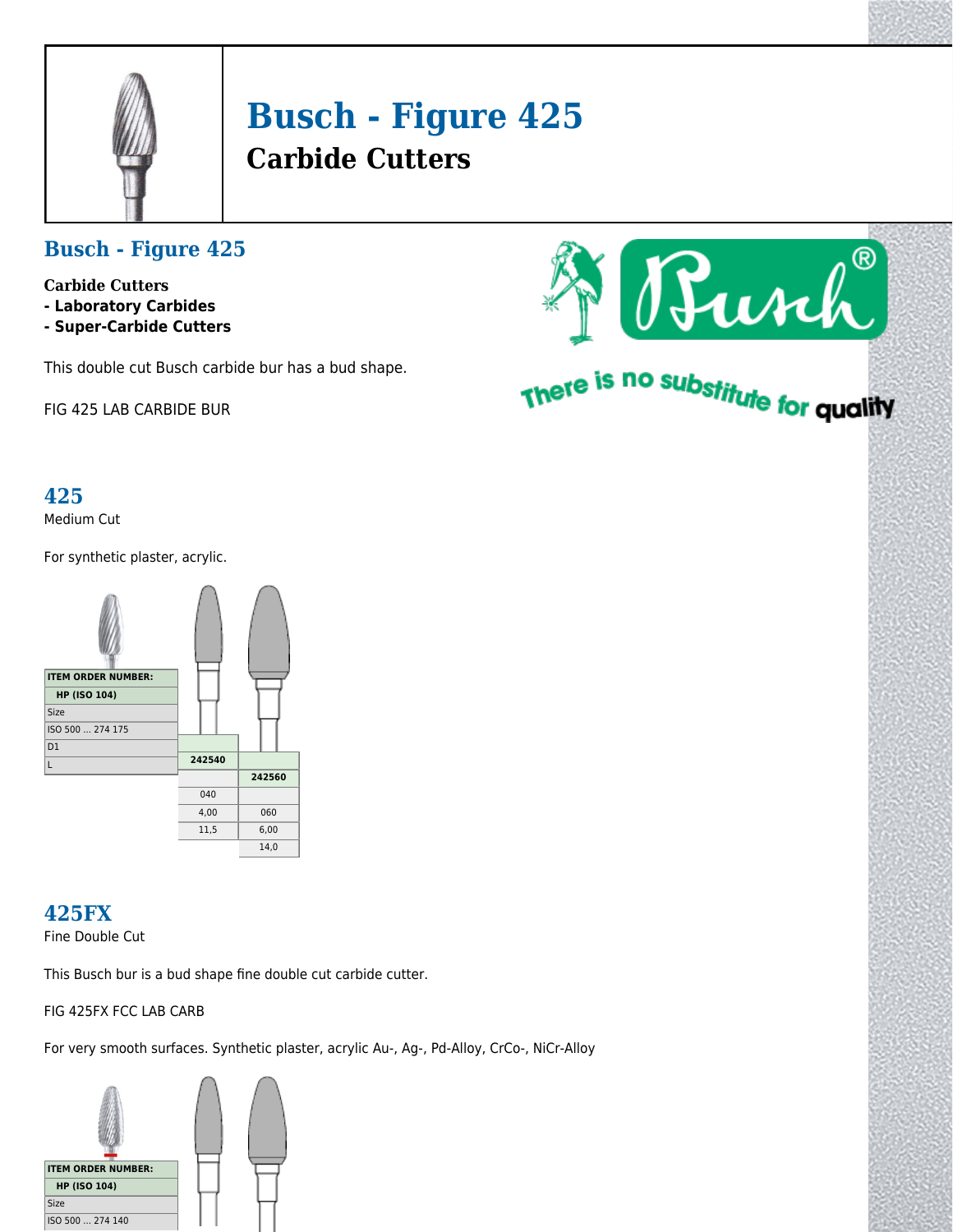| D <sub>1</sub> |          |          |
|----------------|----------|----------|
|                | 2425FX40 | 2425FX60 |
|                |          |          |
|                | 040      | 060      |
|                | 4,00     | 6,00     |
|                | 11,5     | 14,0     |

#### **425FXL**

FIG 425FXL LEFT CUT CARBIDE

Left-handed cutter



# **425G**

Coarse Cut

FIG 425G CC LAB CARBIDE

Dry model plaster, acrylics.

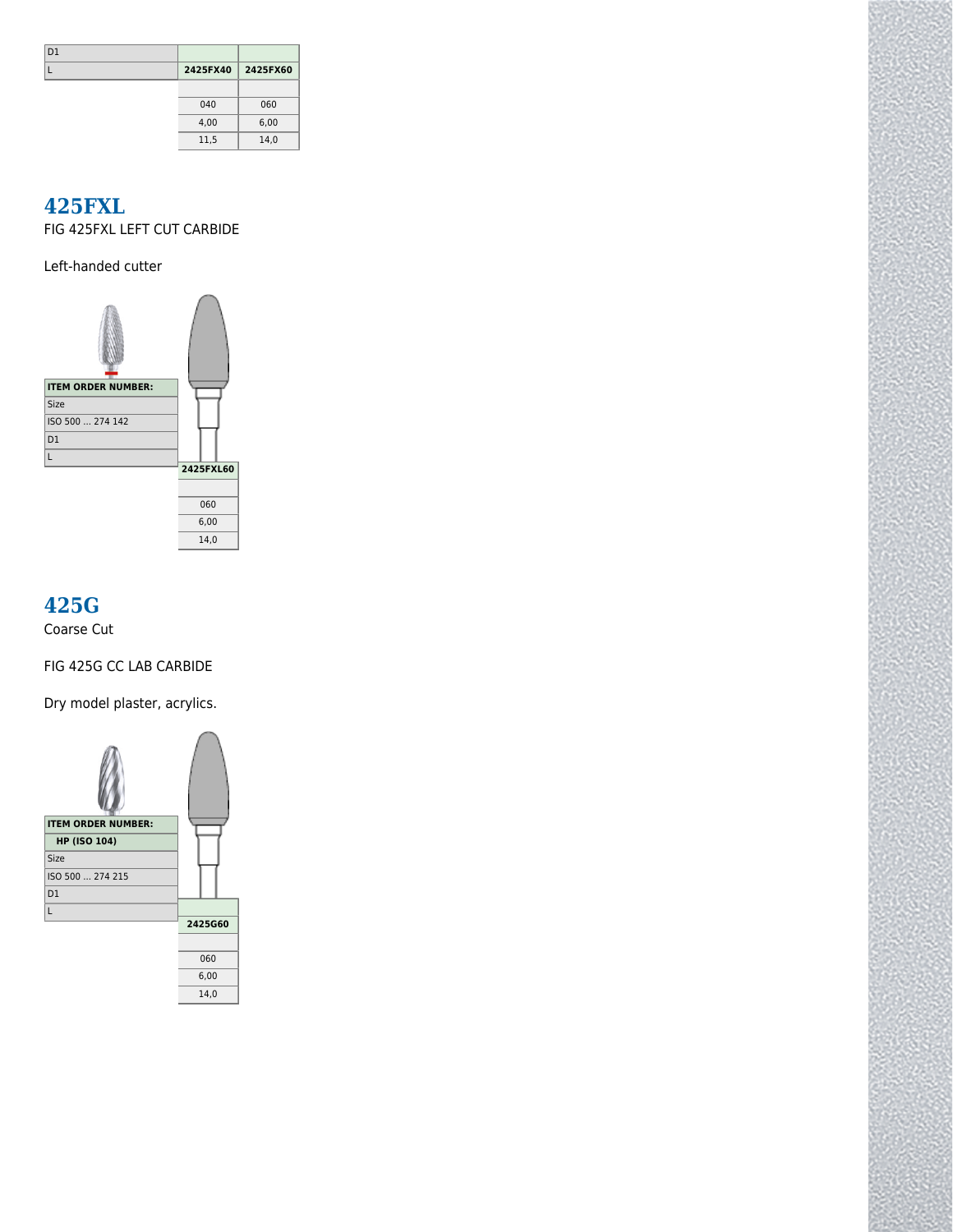### **425GX**

Coarse Double Cut

#### FIG 425GX LAB CARBIDE CUT

Dry model plaster, acrylics. (Figure 429GX Shown)



#### **425GXA**

FIG 425GXA COARSE CUT CARBIDE

Dry plaster, acrylic. Coarse double cut, left-twisted for increased safety.



#### **425MQS**

FIG 425MQS CARB STUMP CUTTER

Soft acrylics (splints) Medium cut with cross cut

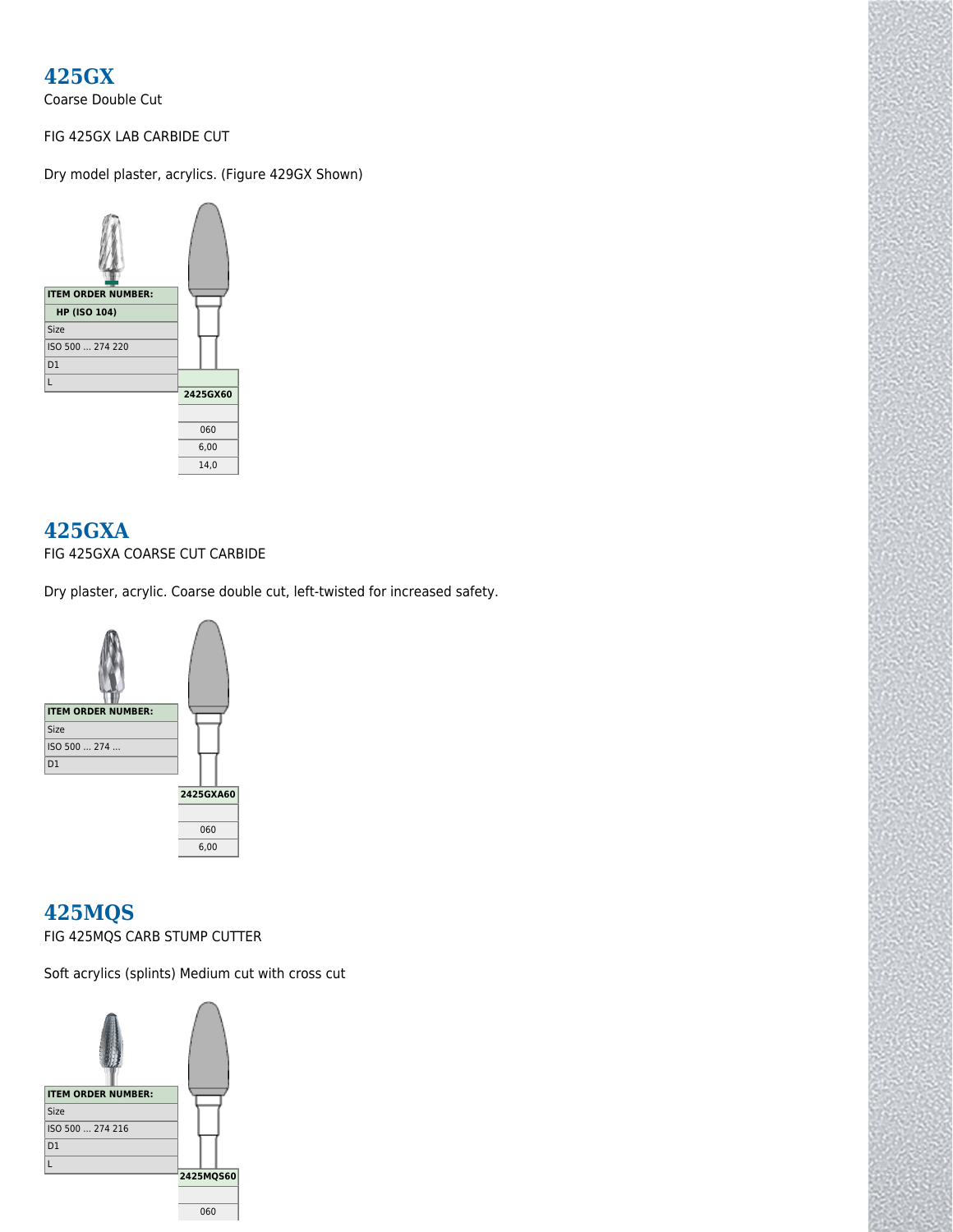

#### **425SG**

Extra Coarse Single Cut

#### FIG 425SG LAB CARBIDE BUR

For finishing of chrome and cobalt alloys, ceramics, acrylics, and precious metals; design assures smooth performance and long life. Wet model plaster. Very coarse cut.



#### **425SGX**

Extra Coarse Double Cut

#### FIG 425SGX CARBIDE CUTTER

For finishing of chrome and cobalt alloys, ceramics, acrylics, and precious metals; design assures smooth performance and long life. Wet model plaster. Very coarse double cut.



#### **425SGXA**

FIG 425SGXA XX COARSE CARBIDE

Wet plaster. Very coarse double cut, left-twisted for increased safety.

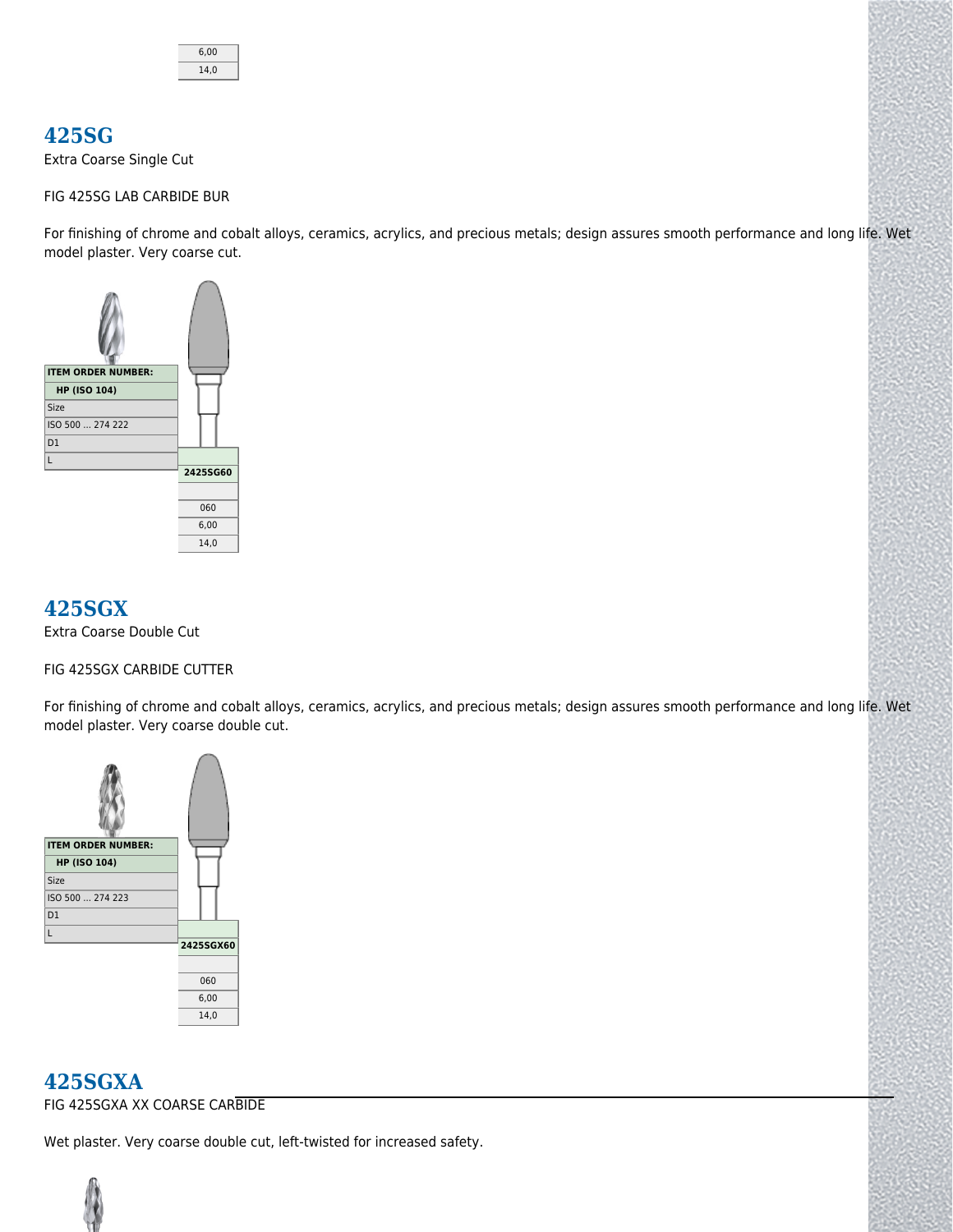| <b>ITEM ORDER NUMBER:</b> |
|---------------------------|
| Size                      |
| ISO 500  274 225          |
| D <sub>1</sub>            |
|                           |
|                           |
|                           |

2425SGXA6

 $\overline{\text{060}}$